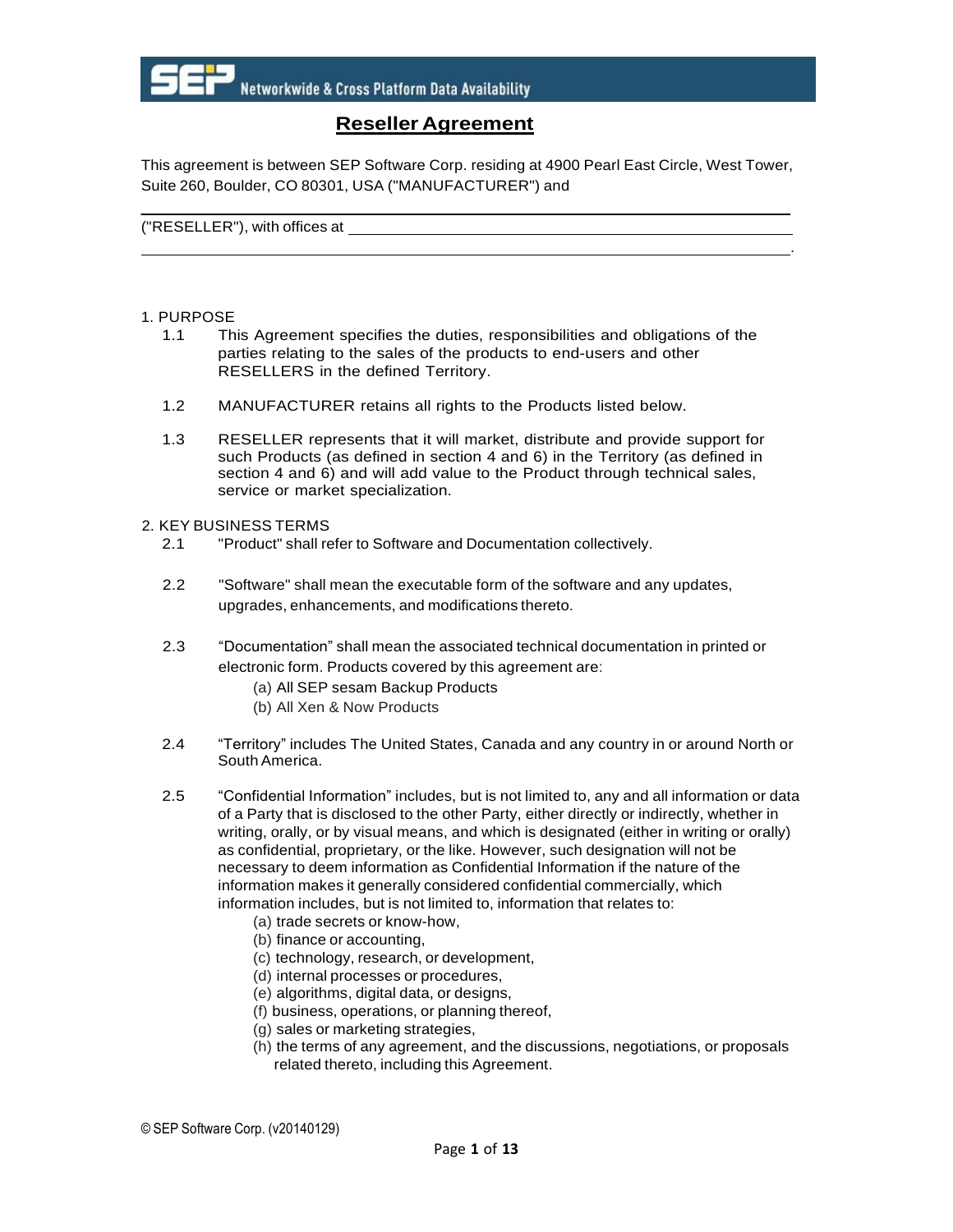- 2.6 "CUSTOMER" means any third party that purchases, subscribes for, or otherwise uses the Services through RESELLER.
- 2.7 "Customer Data" means all lists, databases, and information relating to CUSTOMERS or prospective CUSTOMERS of RESELLER or MANUFACTURER.
- 2.8 "Customer Order" means an order for Services made by a CUSTOMER through RESELLER.
- 2.9 "Intellectual Property" means all rights, title, interest and benefit of a Party hereto in and to intellectual property of every nature, whether registered or unregistered, including all copyrights, patents, trademarks, certification marks and industrial designs, applications for any of the foregoing, trade names, brand names, business names, trade secrets, proprietary manufacturing information and know-how, instruction manuals, inventions, inventor's notes, research data, blue prints, drawings and designs, formulae, calculations, processes, prototypes, source codes, digital files, URLs, technology, the Software, marketing rights of the forgoing, Proprietary Materials, together with all rights under license agreements, sublicense agreements, strategic alliances, development agreements, technology transfer agreements and other agreements or instruments relating to any of the foregoing, that are owned by a Party hereto or used in connection with the Services.
- 2.10 "Support Services" means the services related to technical support, sales support, customer service, and billing support as provided by MANUFACTURER to RESELLERhereunder.
- 2.11 "Term" means the period commencing from the Effective Date until the date that this Agreement is terminated in accordance with the terms hereunder.
- 3. TERM
	- 3.1 Term/Effective Date The initial term of this Agreement shall be for period of twelve (12) months from the date signed by authorized agents of both MANUFACTURER and RESELLER ("Effective Date") and, subject to Section 8. This agreement will be automatically renewed annually for an additional oneyear period. It is the responsibility of the RESELLER to renew and maintain a current agreement.
	- 3.2 Termination of this Agreement This agreement may be terminated at any time by either party and must be communicated in writing. Termination of this Agreement does not relinquish either party of any obligations agreed to before time of termination. All outstanding invoices/credits must be paid within seven (7) business days of termination.
	- 3.3 Minimum Orders RESELLERS must place and pay in full for at least one (1) order every six (6) months or else the RESELLER will not be considered in active status and this contract may be terminated at the sole discretion of MANUFACTURER.
- 4. APPOINTMENT AND RELATIONSHIP OF THE PARTIES:
	- 4.1 License to Resell MANUFACTURER hereby grants to RESELLER a limited, nonexclusive, non-transferable, revocable, worldwide license to market, resell, and distribute the Services listed in the attached Schedules strictly in accordance with the terms hereunder to product end users.
	- 4.2 Restrictions RESELLER will not, and will not permit any of its CUSTOMERS or other third party to copy, use, analyze, reverse engineer, decompile, disassemble, translate,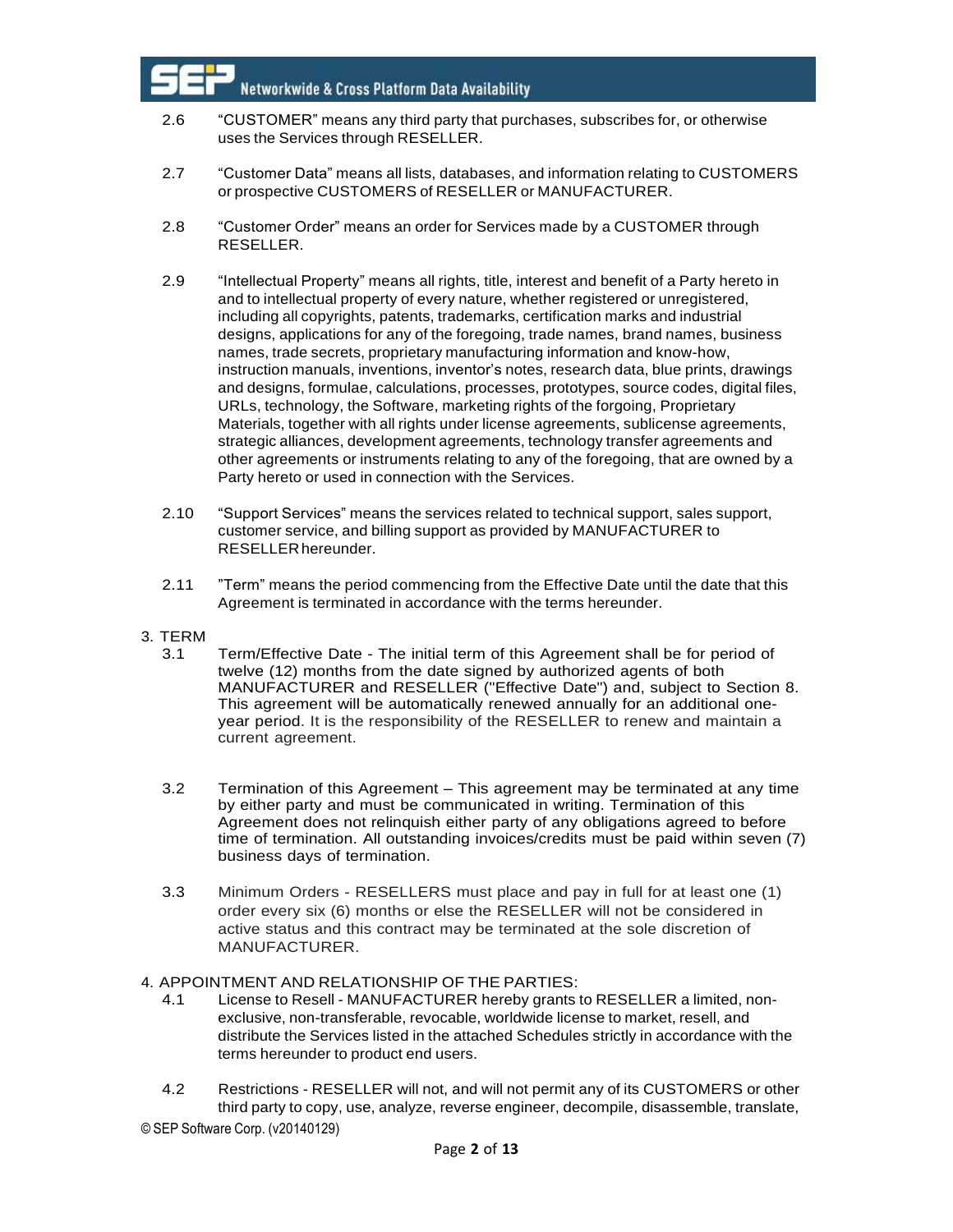convert, or apply any procedure or process to any of the Services (including, but not limited to, the Software) to ascertain, derive, and/or appropriate for any reason or purpose the source code or source listings for the Services or any trade secret information or process contained in the Software or remove any product identification, copyright or other notices.

- 4.3 Right of Refusal MANUFACTURER reserves the right, at its sole reasonable discretion, to refuse any Customer Order or referral of a CUSTOMER from RESELLER.
- 4.4 Software License Agreement RESELLER will provide to its end user a copy of the MANUFACTURER'S software license agreement terms for each user license issued to end user.
- 4.5 RESELLER Support RESELLER will provide to all CUSTOMERS to whom it sells Product free first line technical support as prescribed in the SEP support policy. After any free support period, RESELLER will supply contract technical support for all CUSTOMERS from whom it has received support contract funds.
- 4.6 Shipping Whenever products are shipped to the RESELLER, Prices are F.O.B. MANUFACTURER. RESELLER shall be responsible for all shipping, handling and insurance costs. Shipping costs will be prepaid and added to invoice.
- 4.7 Payment terms and discounts are stated in APPENDIX 1.
- 4.8 Pricing MANUFACTURER will provide recommended pricing for RESELLER, although RESELLER is not obligated to follow MANUFACTURER'S retail pricing.
- 4.9 Retail Price Changes MANUFACTURER may, from time to time and at its sole discretion, increase or decrease Retail Price for any and all products or services, without providing written, oral, electronic or any communication of any kind. It is the sole responsibility of the RESELLER to see current Retail Pricing located at [http://sepusa.com.](http://sepusa.com/) Any outstanding Quote will be honored for a period of 30 days from the date of price change. After 30 days, any and all outstanding quotes without confirmed receipt of PO will be subject to the new Retail Prices.
- 4.10 Amendment of Services MANUFACTURER may, from time to time and at its sole discretion, add to, modify, or remove any particular service or product, or any aspect thereof, from the list of Products or Services. Certain Products or Services may permit customization or modification requests from RESELLER, however, MANUFACTURER reserves the right to deny such requests or restrict any customization or modifications for certain Products or Services.
- 4.11 License to Other Parties RESELLER agrees that MANUFACTURER may grant to other parties the rights to market, sell, and distribute the Services. RESELLER understands that the grant of such rights to third parties may compete with RESELLER's own marketing, sale, and distribution of the Services.
- 4.12 Publication For the Term of this Agreement, MANUFACTURER may identify RESELLER, individually or together with any and/or all other MANUFACTURER'S RESELLERS, as a RESELLER of MANUFACTURER in any form that MANUFACTURER elects at its sole discretion.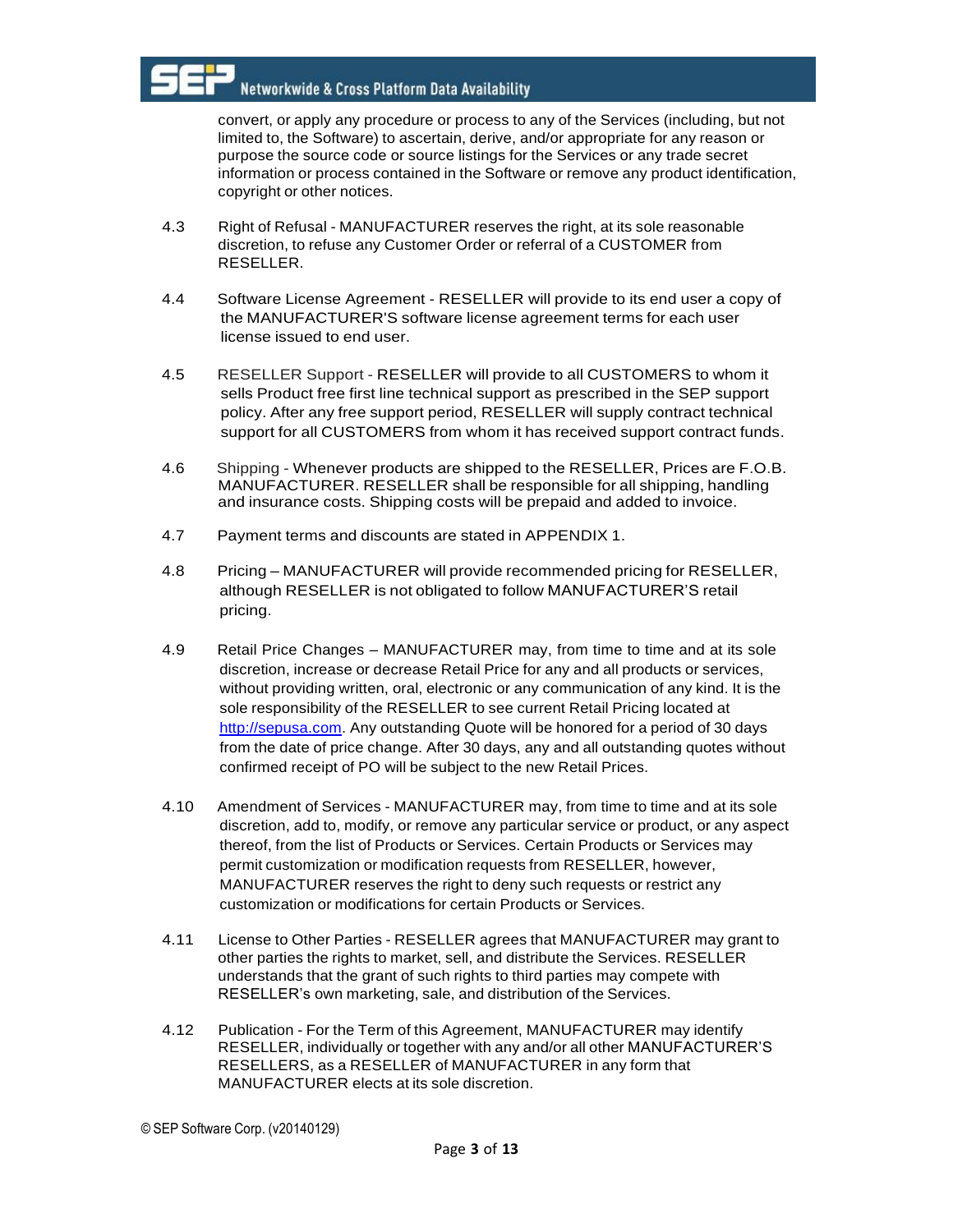## 5. PAYMENT & BILLING

- 5.1 Payment Obligation Payment of Fees is due in accordance with the Fee provisions below and those provisions on Appendix 1. If payment is not received when due, or in the event of a chargeback by a credit card company (or similar action by another payment provider approved by MANUFACTURER) in connection with RESELLER'S payment, RESELLER has a further nineteen (19) days to make payment during which time the Services will remain available to RESELLER and CUSTOMERS but RESELLER cannot submit any additional Customer Orders or sign up new CUSTOMERS. On the twentieth day following the due date if payment has not been received, RESELLER understands, acknowledges, and agrees that RESELLER's account will be automatically suspended for thirty-nine (39) days. On the fortieth day following suspension if RESELLER has still not met its payment obligations, MANUFACTURER reserves the right to terminate the Agreement immediately upon provision of written notice. RESELLER will protect, defend, hold harmless, and indemnify MANUFACTURER (including, but not limited to, MANUFACTURER's Affiliates, directors, officers, managers, employees, agents, and contractors) from and against any and all liabilities, losses, costs, judgments, damages, claims, or actions (including, but not limited to, any and all reasonable legal fees and expenses) arising out of, related to, or resulting from any violation of the payment obligations as described herein and hereunder.
	- 5.1.1 Late Fees Accounts not paid within 30 days of the invoice date are subject to a 2% late fee, increasing by 1% for each additional 15 day period the balance remains unpaid. RESELLER understands, acknowledges and agrees that RESELLER is liable to MANUFACTURER for all late fees incurred by unpaid balances.
- 5.2 Payment Methods MANUFACTURER accepts the following types of payment: (a) Check or Money Order
	- (b) Credit Card (VISA, MasterCard, American Express, Discover)
	- (c) Bank Wire Transfer
- 5.3 Credit Card Payment If RESELLER provides MANUFACTURER with RESELLER'S credit card information, RESELLER authorizes MANUFACTURER to automatically charge said credit card for charges that apply to RESELLER's account as such charges become due and payable. Recurring charges will be posted to said credit card until such time that RESELLER's account is terminated in accordance with the Agreement. RESELLER is responsible for directly updating, or notifying MANUFACTURER, of any changes to said credit card (including, but not limited to card number, expiration date, billing address, or card status).
- 5.4 Reserve Balance MANUFACTURER reserves the right to require RESELLER to maintain a reserve amount on RESELLER's account ("Reserve Balance"). Where MANUFACTURER requires a Reserve Balance, it is solely RESELLER'S responsibility to maintain the Reserve Balance and MANUFACTURER is under no obligation to issue any reminders or notices regarding the status or balance of the Reserve Balance.
- 5.5 Statements, Invoices and Receipts MANUFACTURER does not mail paper invoices or statements. Account billing statements will be sent to RESELLER via email.
- 5.6 Additional Fees RESELLER may be subject to the following additional fees according to method of payment and RESELLER'S account: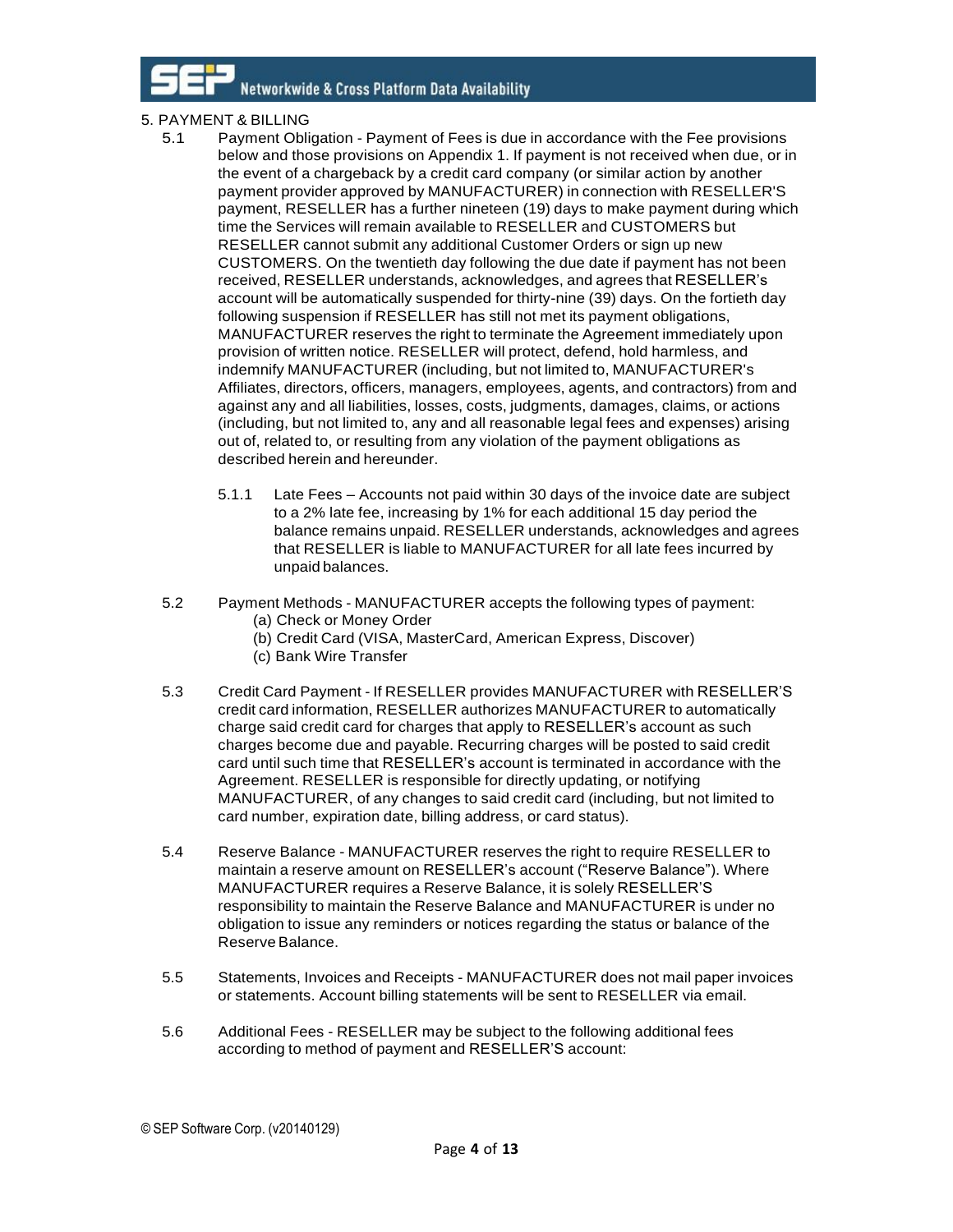

- 5.6.1 Returned (NSF) Checks MANUFACTURER charges a \$25.00 fee for returned (NSF) checks. RESELLERS that issue an NSF check will be required to submit future payments with a certified check or money order.
- 5.6.2 Credit Card Chargebacks A \$25.00 chargeback fee will be assessed for each credit card chargeback received by MANUFACTURER.
- 5.6.3 Bank Wire Payments MANUFACTURER does not charge fees for accepting payment via bank wire, however, international wire transfers may be assessed a \$20.00USD processing fee. In addition, the issuing bank may also charge a fee for sending the wire. Please add such fees to the amount sent to MANUFACTURER or the amount credited to RESELLER's account will be less than the intended payment.
- 5.7 Taxes RESELLER will pay all sales, value-added, and other applicable taxes.
- 5.8 Refund Policy MANUFACTURER will not provide refunds of any Fees for any cancellation of CUSTOMER accounts or termination of the Agreement. All sales are final.
- 5.9 Customer Billing RESELLER will provide or ensure provision of billing support to each of the CUSTOMERS procured by RESELLER. MANUFACTURER's only obligation is to provide billing support to RESELLER through telephone and electronic mail.
- 5.10 Records MANUFACTURER may maintain records of all Services provided hereunder. If there is any inconsistency or conflict between MANUFACTURER'S records and that of RESELLER or any other party (including, but not limited to, CUSTOMERS), then MANUFACTURER'S records will be deemed the accurate and effective records.
- 5.11 Non-Payment Without limiting any other term of this Agreement, non-payment of money amounts due pursuant to this Agreement (including, but not limited to, Fees) will constitute material breach of this Agreement. All past due and unpaid balances are subject to collection. In the event of collection, RESELLER will be liable for reasonable costs and fees of collection including attorney's fees, court costs, and collection agency fees.
- 5.12 Currency Unless otherwise expressly stated herein, all money amounts paid by RESELLER to MANUFACTURER will be paid in lawful money of the United States Dollars.

#### 6. OTHER OBLIGATIONS OF RESELLER

- 6.1 Good Faith RESELLER will use good faith and commercially reasonable business practices to market, resell, and distribute the MANUFACTURER'S Products and Services.
- 6.2 Exclusive Purpose RESELLER will use the Products and Services only for the marketing, resale, and distribution of the Products and Services in accordance with this Agreement and for no other purpose. Non-compliance with this section will constitute a material breach of this Agreement.
- 6.3 Contact Information RESELLER will provide MANUFACTURER with complete and accurate contact information of RESELLER and CUSTOMERS, as required by MANUFACTURER, and RESELLER will ensure that such information is updated and kept current at all times.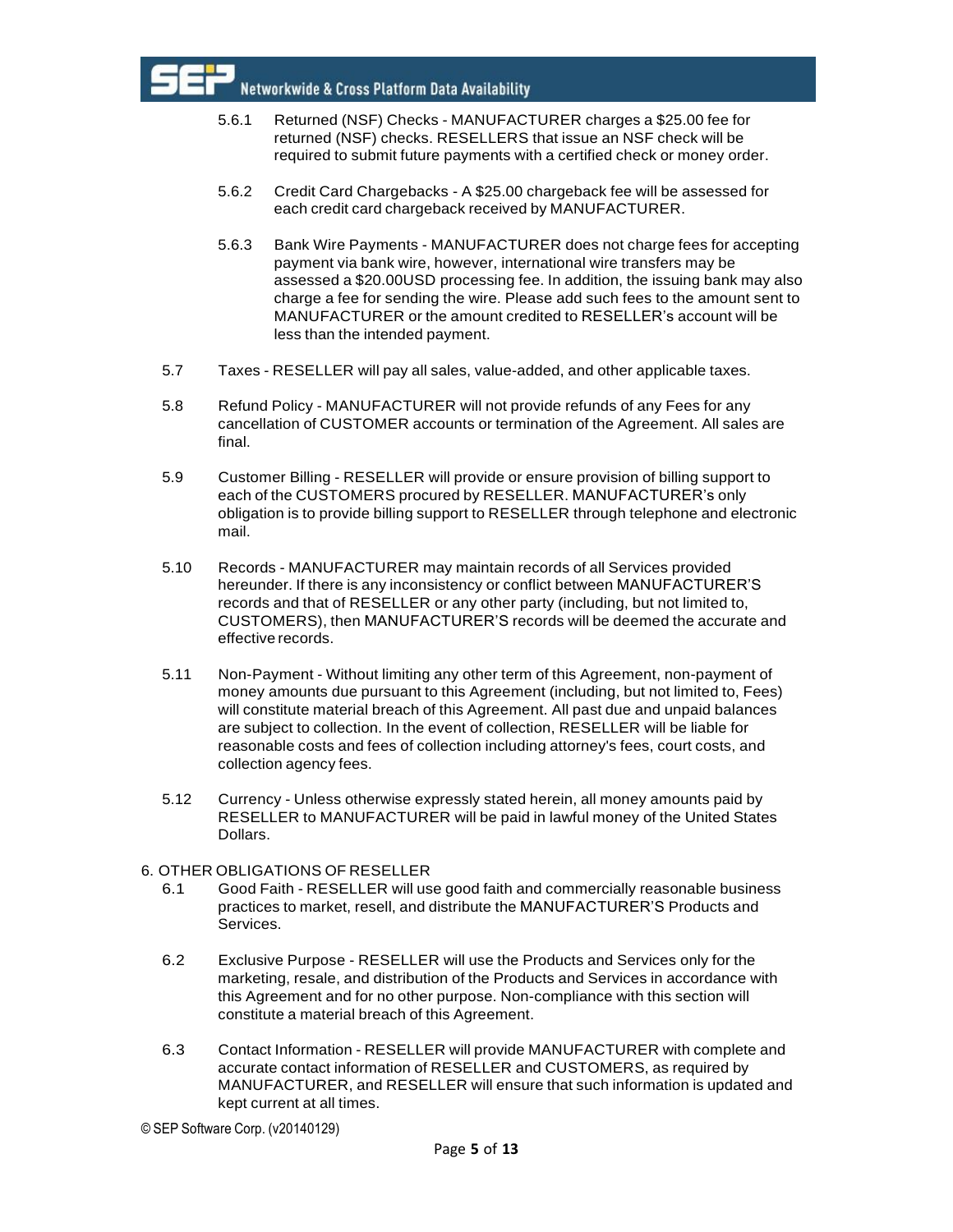- 6.4 Conflicting Agreements If there is any conflict between this Agreement and any other agreement RESELLER may be party to, then RESELLER will adhere to all the provisions of this Agreement despite such adherence constituting breach of such other agreement.
- 6.5 Illegal Activity & Abuse RESELLER will not use, nor allow any Customers to use, the Services in a manner that is, or potentially is, illegal, a legal risk to MANUFACTURER, generally objectionable in the Software Community, or degrading to the quality, goodwill, reputation, or provision of the Products or Services. Without limiting any o t h e r term of this Agreement, breach of this section will constitute a material breach of this Agreement.
- 6.6 Customer Service & Technical Support RESELLER must provide or ensure provision of customer service and technical support to each of the CUSTOMERS procured by RESELLER. RESELLER may escalate CUSTOMERS' technical support issues to MANUFACTURER only if RESELLER is unable to resolve the matter and the matter is directly related to MANUFACTURER's provision of the Services. MANUFACTURER's only obligation is to provide Support Services to RESELLER through telephone and electronic mail. MANUFACTURER may at its sole discretion, but is in no way obligated to, provide Support Services directly to Customer. If MANUFACTURER receives communications from CUSTOMERS or from third parties regarding any Services procured through RESELLER, MANUFACTURER may f o r w a r d such communications to RESELLER without taking any other action. However, MANUFACTURER reserves the right to respond to such communications directly and to take any action MANUFACTURER deems necessary. If MANUFACTURER determines that RESELLER is providing inadequate support to CUSTOMERS (including, but not limited to, situations resulting in excessive numbers of support calls directly from CUSTOMERS to MANUFACTURER), then MANUFACTURER may, at its sole discretion, terminate this Agreement for cause.

## 7. CUSTOMERS

- 7.1 Customer Registration RESELLER must provide new customer information, including, but not limited to company name, contact name, company address, contact's phone number and contact's email address, via electronic communication to MANUFACTURER. If the customer is not already registered in the direct sales channel of the MANUFACTURER or the MANUFACTURER has not had direct c o n t a c t with the customer within the past six (6) months and the customer is not already registered to a different RESELLER, the customer will become a registered CUSTOMER of RESELLER.
- 7.2 CUSTOMERS A Customer will remain at all times the customer of RESELLER unless the CUSTOMER subscribes for or otherwise approaches MANUFACTURER, or any one of MANUFACTURER'S other RESELLERS, for Services without any solicitation from MANUFACTURER or upon termination of this contract. Upon such subscription for Services or termination of this contract, the CUSTOMER will become a CUSTOMER of MANUFACTURER or one of MANUFACTURER'S other RESELLERS, as applicable. Under no circumstances will MANUFACTURER be obligated to intervene in any dispute of any nature between RESELLER and CUSTOMER.

#### 8. SUSPENSION AND TERMINATION

8.1 Suspension - MANUFACTURER may suspend Services to RESELLER at any time for any reason. Upon suspension, all Services to RESELLER will be stopped.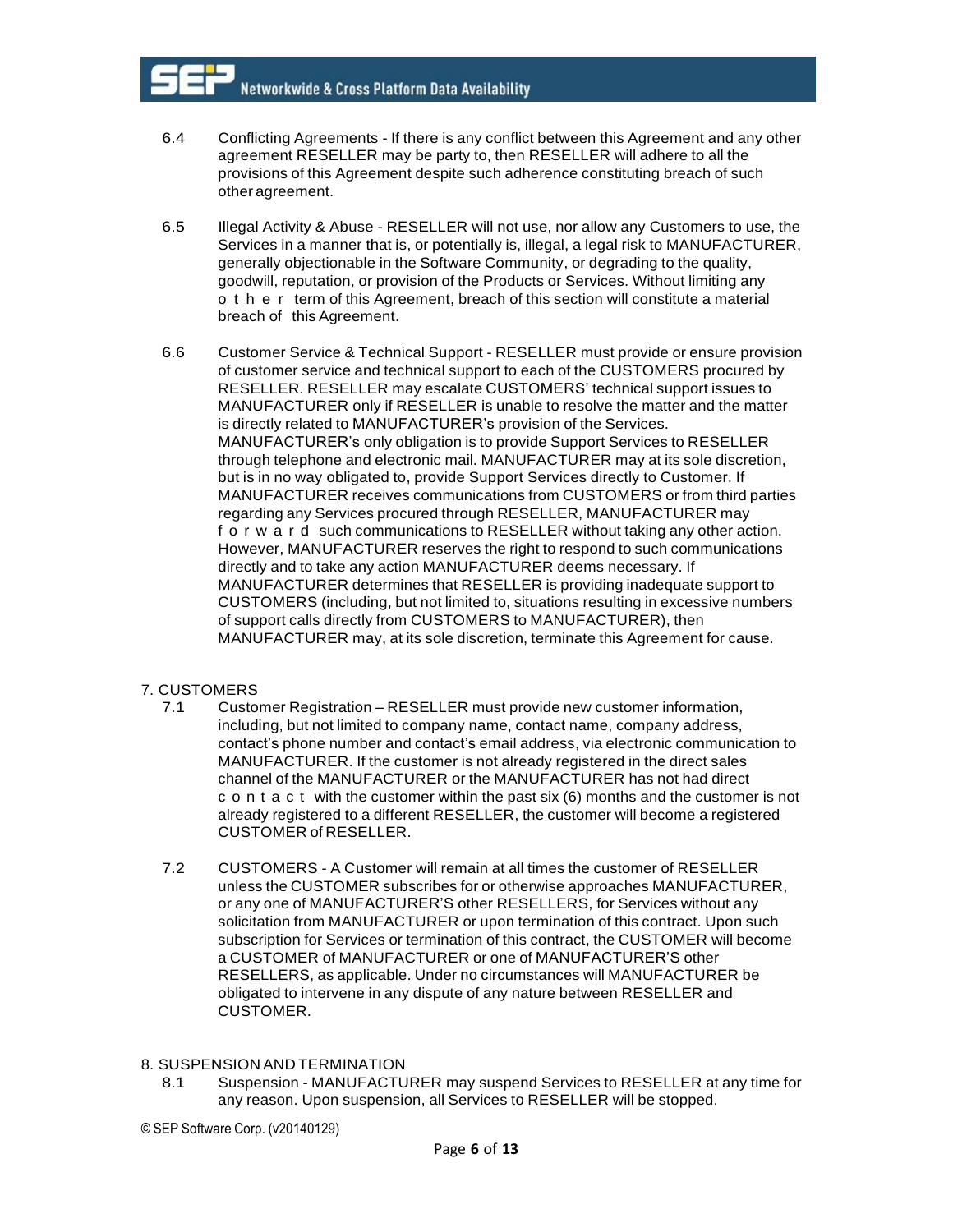- 8.2 Termination by Either Party Either Party may terminate this Agreement under the following circumstances:
	- (a) By written instrument executed by both the Parties;
	- (b) By execution of any right of termination under this Agreement or the Registration Agreement;
	- (c) If a Party breaches this Agreement and such breach is not cured within thirty (30) calendar days of the breaching Party receiving from the non-breaching Party written notice to cure such breach; (d) If a Party materially breaches this Agreement and such material breach is not cured within fifteen (15) calendar days of the breaching Party receiving from the non-breaching Party written notice to cure such material breach; or
- 8.3 Termination by MANUFACTURER Without limiting any other right of termination contained in this Agreement in its entirety, MANUFACTURER may immediately terminate this Agreement under any of the following circumstances:
	- (a) If RESELLER:
		- (i) makes a general assignment for the benefit of RESELLER's creditors;
		- (ii) appoints or has appointed a receiver, trustee in bankruptcy or similar officer to take charge of all or part of RESELLER's assets;
		- (iii) files or has a petition filed against RESELLER in any bankruptcy; (iv) is adjudicated insolvent or bankrupt; or
	- (b) If RESELLER uses any of the Services for, or otherwise engages in, any activity that is:
		- (i) actually or potentially illegal;
		- (ii) a legal risk to MANUFACTURER;
		- (iii) generally and materially considered objectionable in the Software Community; or
		- (iv) otherwise deemed by MANUFACTURER (at its sole commercially reasonable discretion) to be material abuse of the Services.
	- (c) If RESELLER represents either MANUFACTURER or Product in any way to be deemed negative at the sole discretion of the MANUFACTURER.
- 8.4 Effect of Termination Upon expiration or termination of this Agreement:
	- (a) RESELLER, RESELLER's Affiliates, employees, contractors, and agents will cease, all activities related in any way to this Agreement, including, but not limited to, marketing, selling or distributing the Services;
	- (b) Each Party will cease displaying, advertising, and using the other Party's Intellectual Property;
	- (c) Within thirty (30) calendar days of termination of this Agreement, RESELLER will pay to MANUFACTURER all outstanding Fees due and payable prior to the effective date of such termination; and
	- (d) The terms of this Agreement that by their nature continue beyond the expiration or termination of this Agreement will continue to be effective (including, but not limited to, the terms relating to payment of Fees, termination, ownership of CUSTOMERS, Intellectual Property, limitation of liability, indemnity, Confidential Information, and governing law).
	- (e) MANUFACTURER may, at its sole discretion, continue to provide update licenses and support to any and all mutual CUSTOMERS of RESELLER.
- 8.5 Termination for Convenience This Agreement may be terminated by either party, without cause, upon thirty (30) days' written notice to the other party.

#### 9. INTELLECTUALPROPERTYLICENSE

- 9.1 License Subject to the limitations in this Agreement, the Parties grant to each other the non-exclusive, royalty-free, worldwide, revocable license to use each other's
- © SEP Software Corp. (v20140129)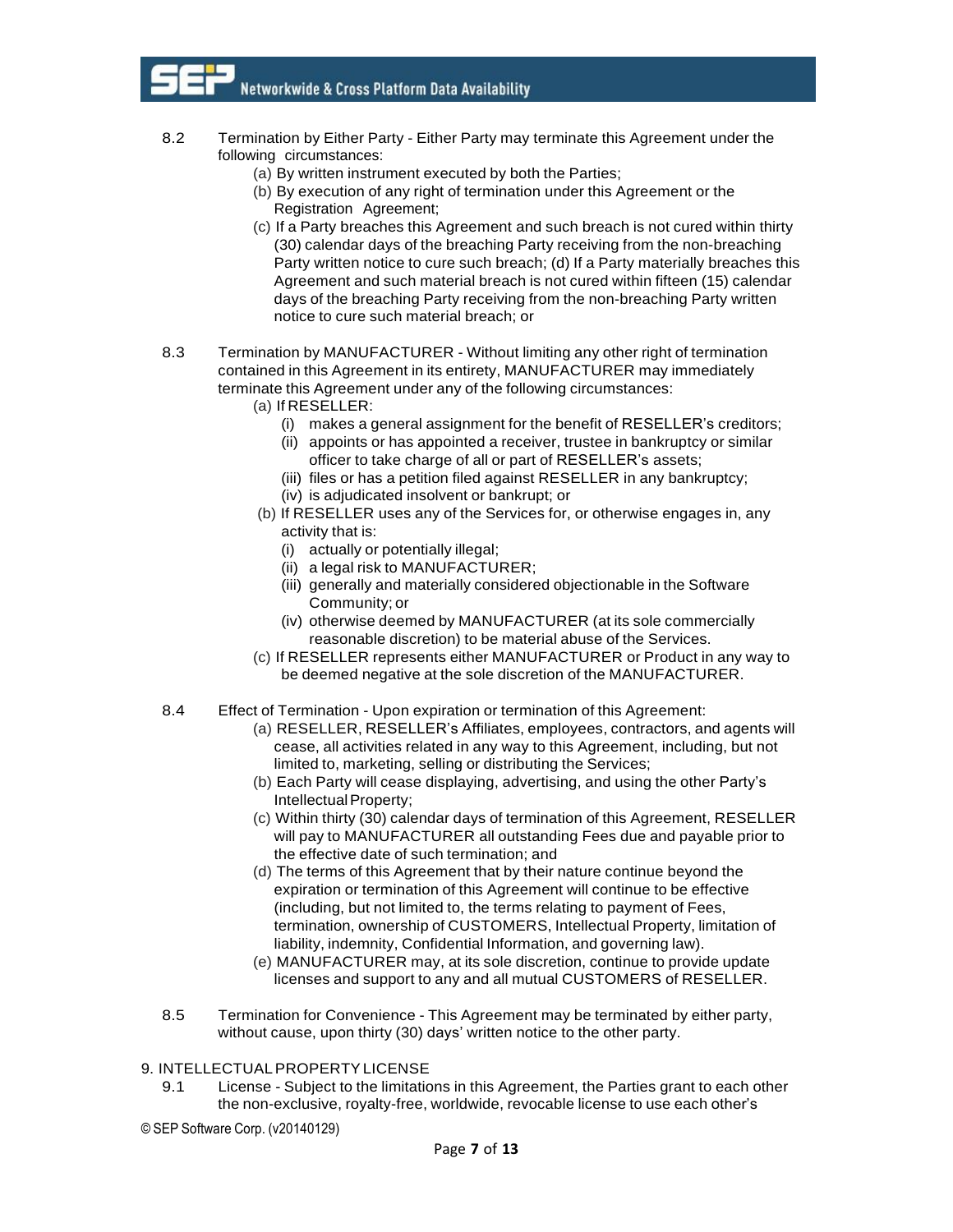Intellectual Property solely in conjunction with the Services and all strictly in accordance with the provisions of this Agreement. Neither Party will, at any time during or after the expiration or termination of this Agreement, assert or claim any interest in, or do anything that may adversely affect the validity of, the Intellectual Property of the other Party (including, registering or attempting to register any trademark of the other Party or a mark confusingly similar thereto).Each Party will at all times retain sole and exclusive right, title and ownership in and to all of its own Intellectual Property and other Proprietary Materials.

9.2 Term of License - The Intellectual Property license set forth herein will cease immediately upon the expiration or termination of this Agreement. Each Party's use of the license granted herein, and any goodwill arising therefrom, will inure to the sole benefit of the Party owning the Intellectual Property.

#### 10. REPRESENTATION & WARRANTY

The Parties represent and warrant to each other as follows:

- 10.1 Each Party has the full power and authority to execute, deliver, and perform under this Agreement;
- 10.2 This Agreement is valid, binding, and enforceable against each Party in accordance with the terms herein and no provision requiring each Party's performance is in conflict with such Party's obligations under any other agreement;
- 10.3 Each Party is duly organized, authorized and in good standing under the laws of the jurisdiction of its organization and is duly authorized to do business in all other jurisdictions in which such Party's business makes such authorization necessary or required; and
- 10.4 Each Party has the full and exclusive right to grant or otherwise permit the other Party to access and use its products, services, Intellectual Property, and Confidential Information.
- 10.5 With respect to the performance of its obligations hereunder, each Party will comply with all applicable laws, rules and regulations.

#### 11. LIMITATION OF LIABILITY

11.1 Under no circumstances will either Party be liable to the other Party or to any third party for any consequential, indirect, special, incidental, reliance, exemplary, or punitive damages arising out of or relating to this Agreement or the Services, whether foreseeable or not, and whether based on breach of any express or implied warranty, breach of contract, misrepresentation, negligence, or strict liability (including damages for loss of data, goodwill, reputation, business, money, or opportunity), even if such Party has been advised of the possibility of such damages. Except for the Parties' indemnification obligations set out herein, neither Party's aggregate liability to the other Party will exceed the aggregate amount of the Fees paid hereunder

## 12. DISCLAIMER & FORCE MAJEURE

12.1 Except as otherwise expressly agreed to herein, MANUFACTURER makes no warranty of any kind, either express or implied, regarding the quality, accuracy, reliability, or validity of the applications, software, data, or information related to MANUFACTURER's network, systems, or the Services. MANUFACTURER provides the Services "as is" and specifically disclaims all warranties of merchantability and fitness for a particular purpose. RESELLER understands, acknowledges, and agrees that it will use the Services, and all aspects thereto, at RESELLER's sole risk. MANUFACTURER will not be liable for delays in its performance of this Agreement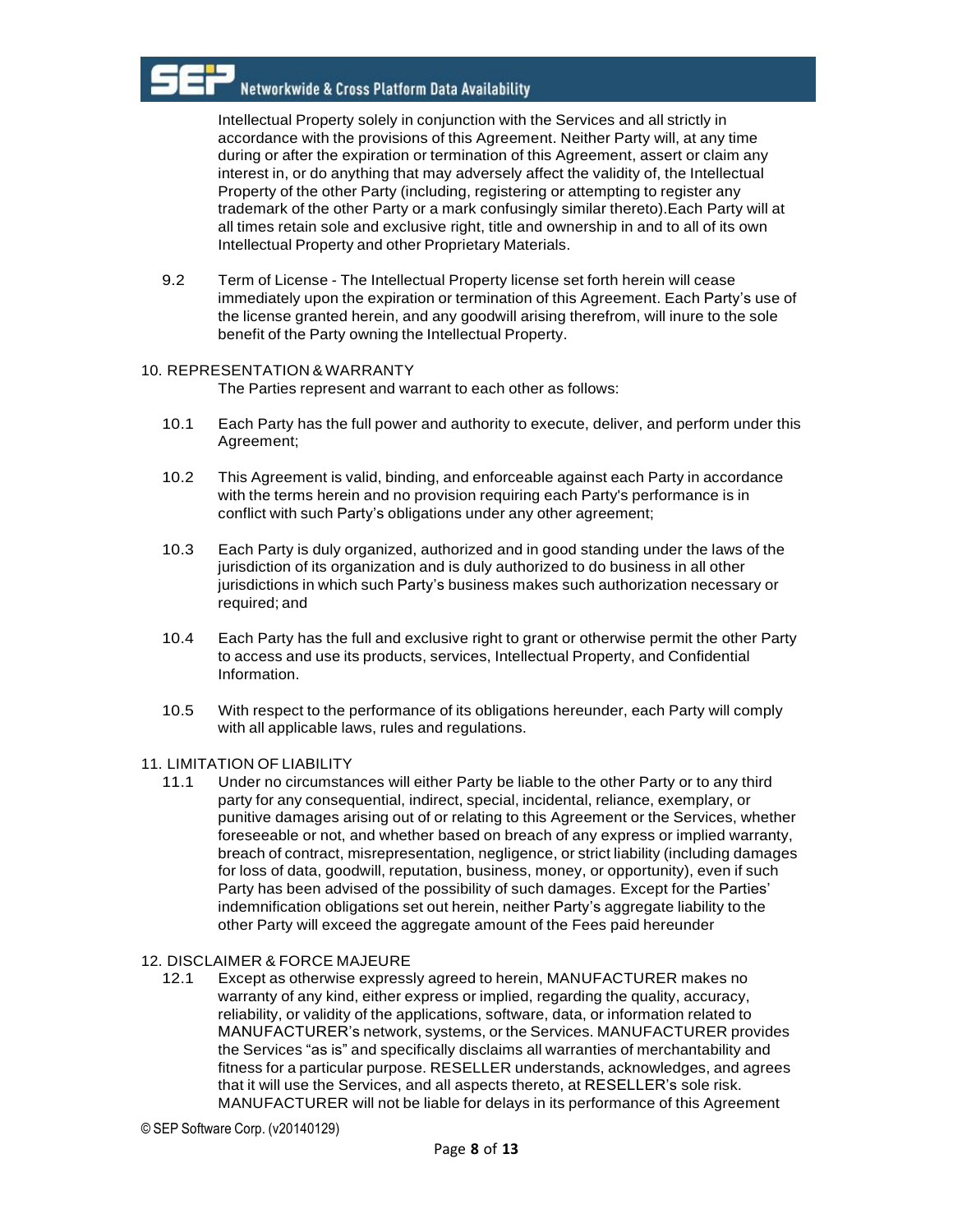

caused by circumstances beyond its reasonable control ("Force Majeure"), including acts of God, wars, riots, national disasters, natural disasters, or governmental restrictions. MANUFACTURER will make all reasonable efforts to reduce to a minimum and mitigate the effect of any Force Majeure

#### 13. INDEMNIFICATION

- 13.1 RESELLER will indemnify, defend, and hold harmless MANUFACTURER including MANUFACTURER's Affiliates, directors, officers, managers, employees, contractors, agents, licensors, and any third party vendors and service providers from and against any claim, action, loss, liability, damage, penalty, cost or expense (including reasonable legal fees for attorneys, witnesses, and defense) that MANUFACTURER may suffer or incur as a result of:
	- (a) Any CUSTOMERS' use of the Product;
	- (b) RESELLER's use of the Services;
	- (c) Any failure by RESELLER to comply with the terms of this Agreement;
	- (d) Any representation or warranty made by RESELLER, its employee, contractor, agent or Sub-RESELLER being false or misleading;
	- (e) Any gross negligence or willful misconduct of RESELLER, its employee, contractor, agent or Sub-RESELLER;
	- (f) Any Chargeback related to any of the Services;
	- (g) Any alleged or actual violations by RESELLER of any law, regulation or rule; or
	- (h) Any other act or omission of RESELLER, its employee, contractor, agent or Sub-RESELLER.
- 13.2 MANUFACTURER shall defend, indemnify, and hold RESELLER harmless from and against any third party claims, damages, demands, liabilities, or expense arising from injury or damages resulting in any way from product defect or malfunction; misrepresentation by MANUFACTURER, its employees, agents or representatives.
- 13.3 MANUFACTURER shall extend to RESELLER all indemnifications relating to any claims, demands actions, suits, arbitrations, assessments, and adjustments or other proceedings alleging that any MANFACTURER products infringe upon the copyright, trademark, patent, trade secret or other intellectual property or proprietary rights of a third party.

#### 14. CONFIDENTIALITY

- 14.1 Each Party (the "Recipient") will protect the confidentiality of any Confidential Information disclosed by the other Party (the "Discloser") and will not use such Confidential Information except in strict accordance with this Agreement. Confidential Information as defined herein does not include information that:
	- (a) is generally available to the public through no fault of the Recipient and without breach of this Agreement;
	- (b) was already in the possession of the Recipient prior to disclosure by the Discloser and without any confidentiality obligation attached thereto, as evidenced by the Recipient's records existing prior to the time of disclosure;
	- (c) was disclosed to the Recipient by a third party without a breach of such third party's confidentiality obligations thereto;
	- (d) was independently developed by the Recipient without a breach of this Agreement or reliance on any Confidential Information;
	- (e) is disclosed by the Recipient after obtaining the Discloser's prior written approval; or
	- (f) is required to be disclosed by law, provided that the Recipient promptly notifies the Discloser of the legal obligation and provides the Discloser with a reasonable opportunity to seek a protective court order, or the equivalent.

© SEP Software Corp. (v20140129)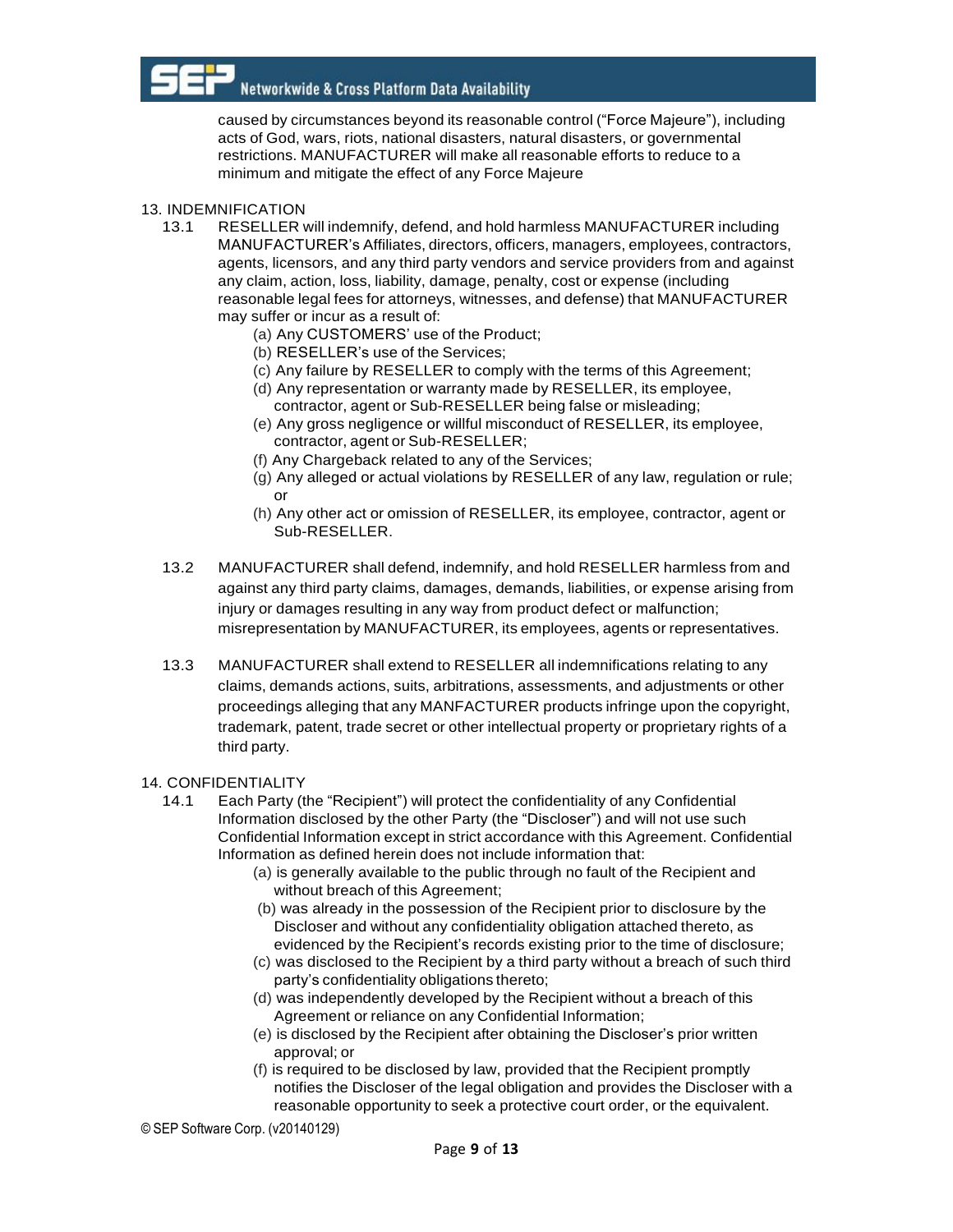#### 15. NOTICES

- 15.1 Method Any notice or other communication between the Parties required or permitted under this Agreement will be in writing and will be delivered by hand, sent by first class mail (postage prepaid), sent by commercial courier, or transmitted by electronic mail or facsimile to a Party at the registered office, in the case of MANUFACTURER, and the contact information provided in the Registration Form, in the case of RESELLER, or to such other contact information as the applicable Party may notify to the other Party.
- 15.2 Effectiveness Any notice or other communication sent will: (a) if delivered by hand, b e deemed to have been received on the date of delivery; (b) if sent by first class mail, be deemed to have been received on the third business day following the date of mailing; and (c) if sent by electronic mail or facsimile, be deemed to have been received on the date the sender transmitted the notice or other communication.

#### 16. COMPLETE AGREEMENT

16.1 This Agreement includes the attached Schedules and all other agreements, policies, and documents incorporated into this Agreement by specific reference herein. This Agreement constitutes the complete agreement between the Parties relating to the subject matter hereof and supersedes all prior and other understandings, representations, warranties, and agreements relating hereto – whether verbal, written, or otherwise. If there is any conflict between the main body of this Agreement and any Schedule then the order of prevalence will be as follows: (1) This Agreement; then (2) The most recent Schedule.

#### 17. NO THIRD PARTY BENEFICIARIES

17.1 This Agreement is for the sole benefit of the Parties, and does not create any rights on the part of any third party (including, but not limited to, any CUSTOMER), and RESELLER will not commit any act or omission that would give rise to any such third party rights.

#### 18. AMENDMENTS & WAIVER

18.1 The operative and effective version of this Agreement shall be the latest version available a[thttp://sepusa.com/sitemap/reseller-agreement.M](http://sepusa.com/sitemap/reseller-agreement)ANUFACTURER may, at its sole discretion, make modifications to this Agreement and any Schedules attached hereto, from time to time and as reasonably necessary. Such modifications will take effect immediately upon posting of the updated Agreement on MANUFACTURER's website or otherwise made available online. It is RESELLER's responsibility to frequently visit MANUFACTURER's Web site for updates to this Agreement. RESELLER acknowledges and agrees that RESELLER's sole remedy is to terminate this Agreement in accordance herewith if RESELLER does not agree to any of the modifications MANUFACTURER may make to this Agreement. RESELLER may amend this Agreement only by a written instrument executed by both the Parties. No waiver by a Party of a breach of any provision hereof will take effect or be binding upon that Party unless expressly waived in writing, and such waiver will extend and apply only to the particular breach so waived and will not limit or affect the rights of the waiving Party in respect of any future breach or in respect of any breach of any other provision hereof.

#### 19. RELATIONSHIP OF THE PARTIES

19.1 Nothing in this Agreement will be construed as creating a relationship of employer and employee, principal and agent, partnership or joint venture between the Parties. Each Party will be deemed an independent contractor at all times and will have no right or authority to assume or create any obligation on behalf of the other Party except as m a y be expressly provided herein.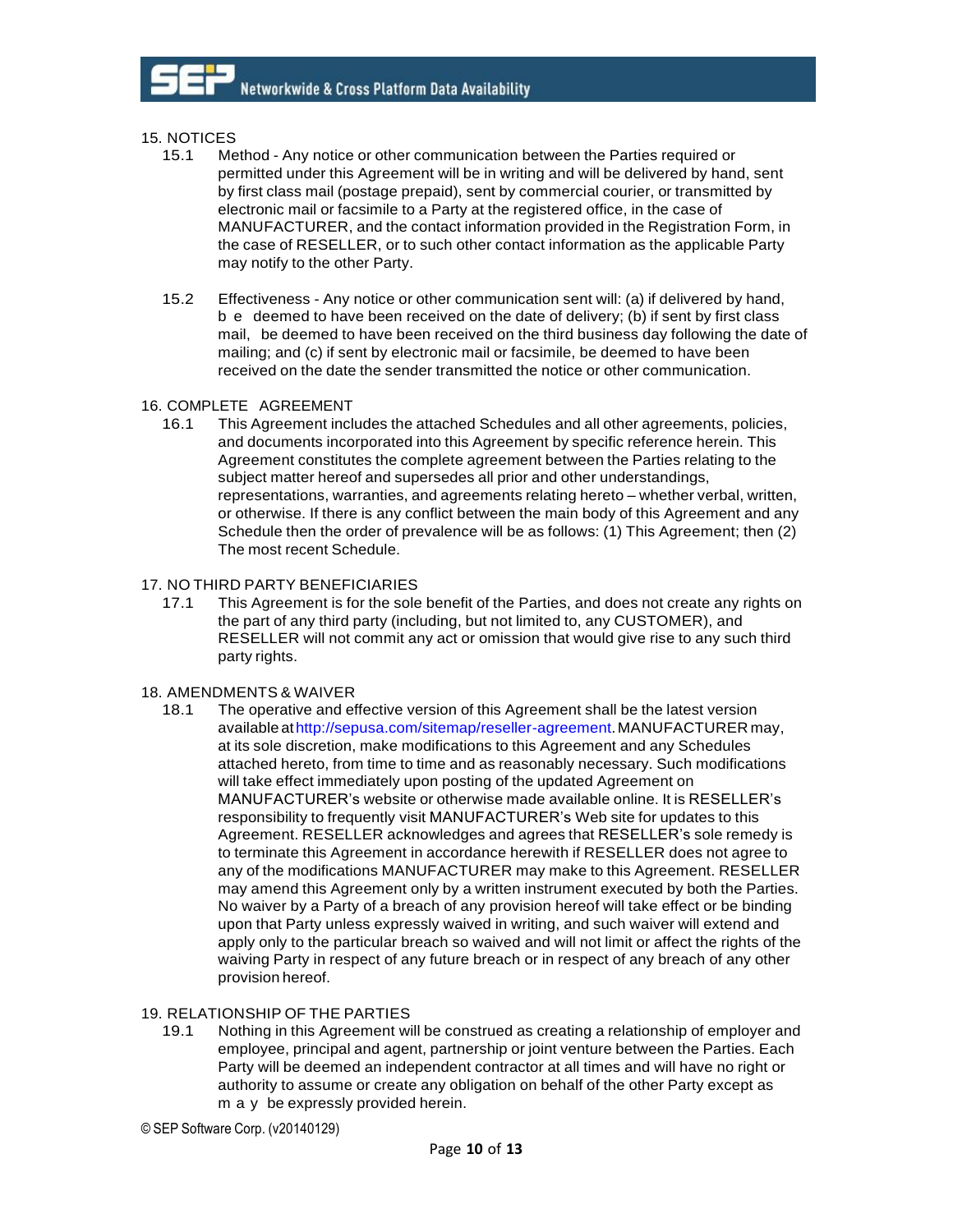#### 20. ASSIGNMENT

20.1 RESELLER will not assign or otherwise transfer its respective rights or obligations under this Agreement without the prior written consent of MANUFACTURER, which will not be unreasonably withheld. Any assignment or transfer in violation of this hereof will have no effect. This Agreement will be binding and have effect upon the Parties and their respective successors and permitted assigns. Nothing herein, express or implied, is intended to confer upon any person, other than the Parties and their respective successors and permitted assigns, any rights, remedies, obligations or liabilities under or by reason of this Agreement.

#### 21. GOVERNING LAW & SEVERABILITY

21.1 This Agreement will be governed and construed in accordance with the laws of the State of Colorado without giving effect to any rule of conflicts of law. This Agreement will not be governed by or construed in accordance with the United Nations Convention on Contracts for the International Sale of Goods. Jurisdiction - The laws of the State of Colorado shall govern the validity, interpretation, construction and performance of this Agreement. Any legal action may be brought only in the State of Colorado, USA. If any portion of this Agreement is held by a court of competent jurisdiction to be illegal, invalid or unenforceable for any reason, such illegality, invalidity or unenforceability will not affect the validity of the remainder of this Agreement.

#### 22. CONSTRUCTION &INTERPRETATION

- 22.1 References All references in this Agreement to particular sections, titles, and Schedules will be references to the sections, titles, and Schedules of this Agreement only unless specific reference is made otherwise. The words "herein", "hereof", "hereto", and "hereunder" and words of similar meaning will refer to this Agreement in its entirety and not to any particular provision of this Agreement. Wherever in this Agreement that the masculine, feminine or neutral gender is used, it will be construed as including all genders, and wherever the singular is used, it will be deemed to include the plural and vice versa, where the context so requires.
- 22.2 Without Limitation When used for listing purposes, the term "including" or "includes" shall be deemed to mean "including, but not limited to" or "includes, but is not limited to," as applicable. Wherever in this Agreement that the masculine, feminine or neutral gender is used, it shall be construed as including all genders, and wherever the singular is used, it shall be deemed to include the plural and vice versa, where the context so requires.
- 22.3 Translations This Agreement has been executed in the English language. If there is any discrepancy or conflict between the English version and a version in any other language, then the English version will control in all respects.
- 22.4 Contra Proferentem Any rule of construction to the effect that any ambiguity is to be resolved against the drafting party will not be applicable in the interpretation of this Agreement
- 23. EXECUTION
	- 23.1 The individual executing this Agreement, by signing this Agreement, on behalf of RESELLER represents and warrants that s/he is authorized to execute this Agreement on behalf of RESELLER and, to the best knowledge of such individual, all representations made in this Agreement by RESELLER are true and correct. The parties acknowledge and agree that they have read this Agreement, understand it and agree to be bound by it.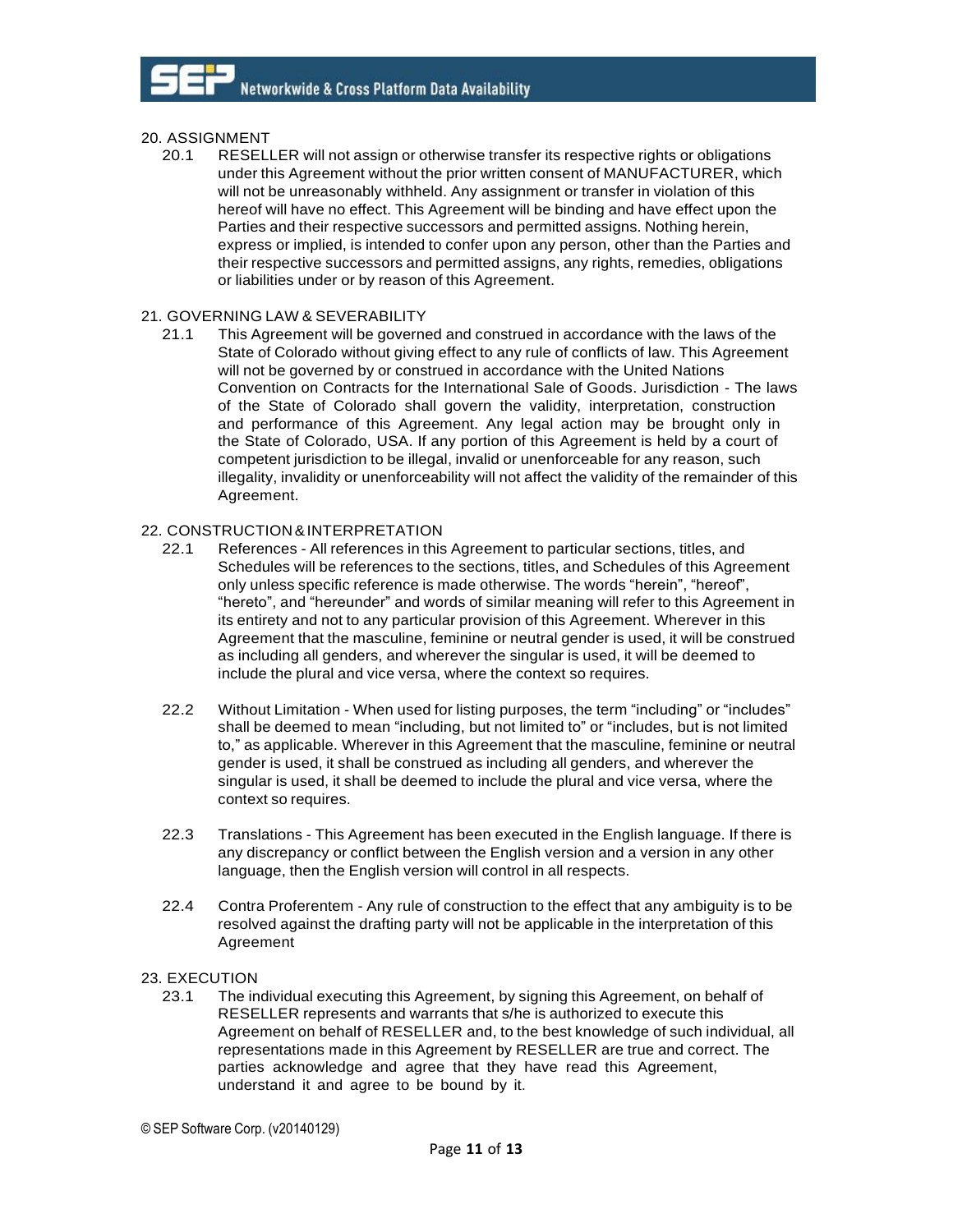

# **SEP Software Corp.**

Name of Company Name of Company

Print Name of Authorized Agent **Print Name of Authorized Agent** 

Signature Signature Signature

Date **Date Date Date Date Date Date**